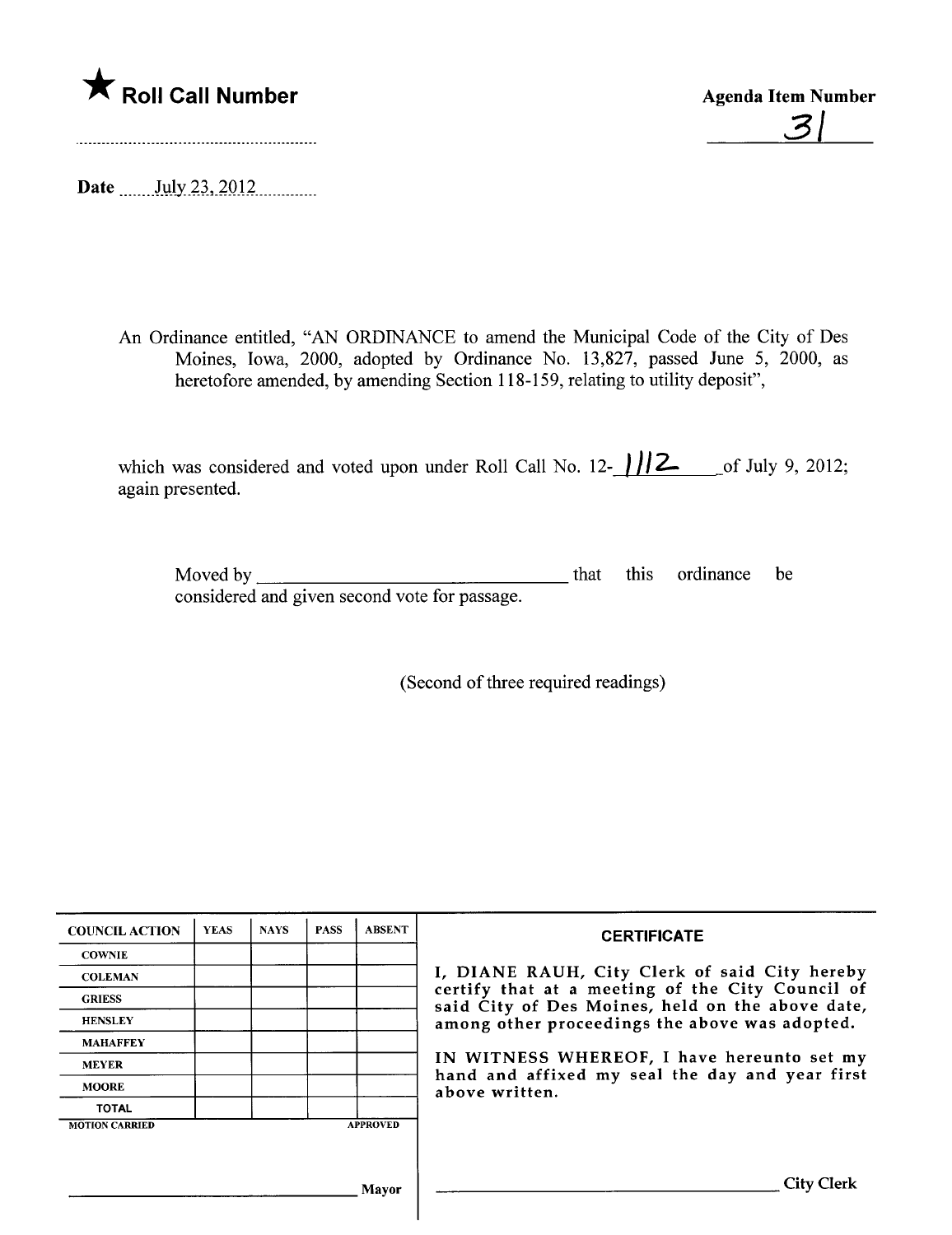

## AGENDA HEADING:

An ordinance to amend the Municipal Code of the City of Des Moines, Iowa, 2000, adopted by Ordinance No. 13,827, passed June 5, 2000, as heretofore amended, by amending Section 118-159, relating to utility deposits.

# SYNOPSIS:

Recommend Council approval of amendments to Section 118-159 of the Muncipal Code regarding utility deposits. These amendments establish a utility deposit for sewer, solid waste collection, and stormwater management services for residential rental property, and include other revisions consistent with the recent Iowa legislative changes to Iowa Code Section 384.84(3-4).

# FISCAL IMPACT:

Amount: Minmal impact in intial years, as the deposit requirement will only apply to new customer accounts. Over time, the deposit requirement could result in as much as \$80,000 less going to collections in an average year, a portion of which would never be collected and a 25% fee would be charged on any amount that is collected.

Funding Source: Storm Water Utility Fund, Santary Sewer Utility Fund, Solid Waste Utility Fund

# ADDITIONAL INFORMATION:

The Board of Water Works Trustees of the City of Des Moines, Iowa, doing business as Des Moines Water Works, acts as the billing agent, by agreement, for the following City of Des Moines Enterprise Utilities: sanitary sewer, solid waste, and stormwater.

Under the recommended amendments to Municipal Code Section 118-159, should the owner or landlord of the property give written notice of tenant liability for a residential rental property or premise, such real property or premise shall thereafter be exempt from the imposition of a lien as provided in the ordinance and provided in the Iowa Code. As provided for in House File 2323, signed by the Governor on April 12, 2012, the owner, landlord or tenant of a residential rental property will now be required to place a deposit, in an amount determined by the Public Works Director, that does not exceed the usual cost of ninety (90) days of service for sewer, solid waste collection, and stormwater management, in addition to the deposit for water service which was previously authorized by the Iowa Code and has been routinely collected for tenant accounts. The deposit amount is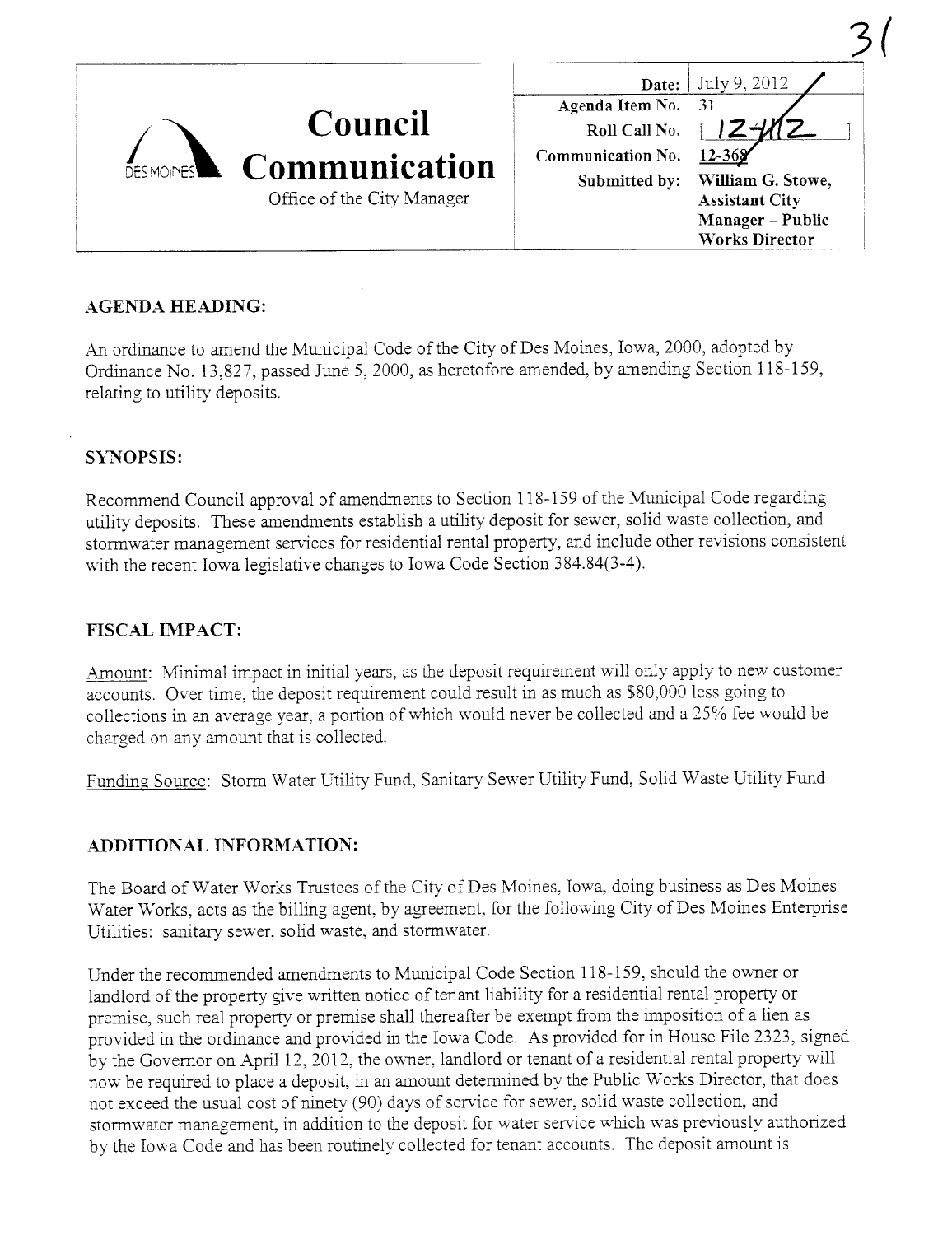curently estimated by the Public Works Director to total \$175.00 for all four utilities, based on curent solid waste monthly fees, water and santary sewer fees, based on Des Moines' average monthly water usage with stormwater charges based on 1/2 Equivalent Residential Unit (ERG). The new deposit will only apply to new residential rental accounts opened after the approval of the recommended Muncipal Code amendments. A change in tenant shall require a new written notice of tenant liability and deposit to be provided to Water Works by the owner or landlord within 30 business days of the change in tenant. When the tenant moves from the rental property, the Water Works shall return the deposit if all applicable charges, service charges, and sales tax have been paid in full, and the lien exemption shall be lifted from the rental property. Current accounts in good standing will not be affected by the deposit requirements and are to be considered "grandfathered" by the City of Des Moines and Des Moines Water Works staff, until such time, as the curent account has been closed and a new account established for the affected residential rental property or premise.

The proposed Municipal Code revisions also require Des Moines Water Works to send a copy of a request from a tenant for change of name for service under an account, to also be sent to the owner of landlord of a property, if such notice has been made by written request by the owner or landlord to Des Moines Water Works, as required by House File 2323. House File 2323, also increases the time for notice to Des Moines Water Works of change in ownership for residential rental properties from 10 to 30 days, and allows for liens to be placed against residential rental properties for charges for repairs related to service of sewer, stormwater, sewage treatment, and solid waste systems, and the proposed ordinance revises Section 118-159 accordingly to make the Muncipal Code consistent with the newlyenacted changes to State law.

## PREVIOUS COUNCIL ACTION(S):

Date: January 23, 2012

## Roll Call Number: 12-0106

Action: Final consideration of ordinance above (waiver requested by City Engineer), requires 6 votes. Moved by Hensley that the rule requiring that an ordinance must be considered and voted on for passage at two Council meetings prior to the meeting at which it is to be finally passed be suspended, that the ordinance be placed upon its final passage and that the ordinance do now pass, #15.074. Motion Carried 7-0.

Date: January 23, 2012

## Roll Call Number: 12-0105

Action: Amending Section 118-159 of the Municipal Code to remove specific reference to Polk County, and to provide for collection and placement of liens for sewer, solid waste and/or stormwater bills in both Polk and Warren Counties. (Council Communication No. 12-032). Moved by Hensley that this ordinance be considered and given first vote for passage. Motion Carried 7-0.

## BOARD/COMMISSION ACTION(S): NONE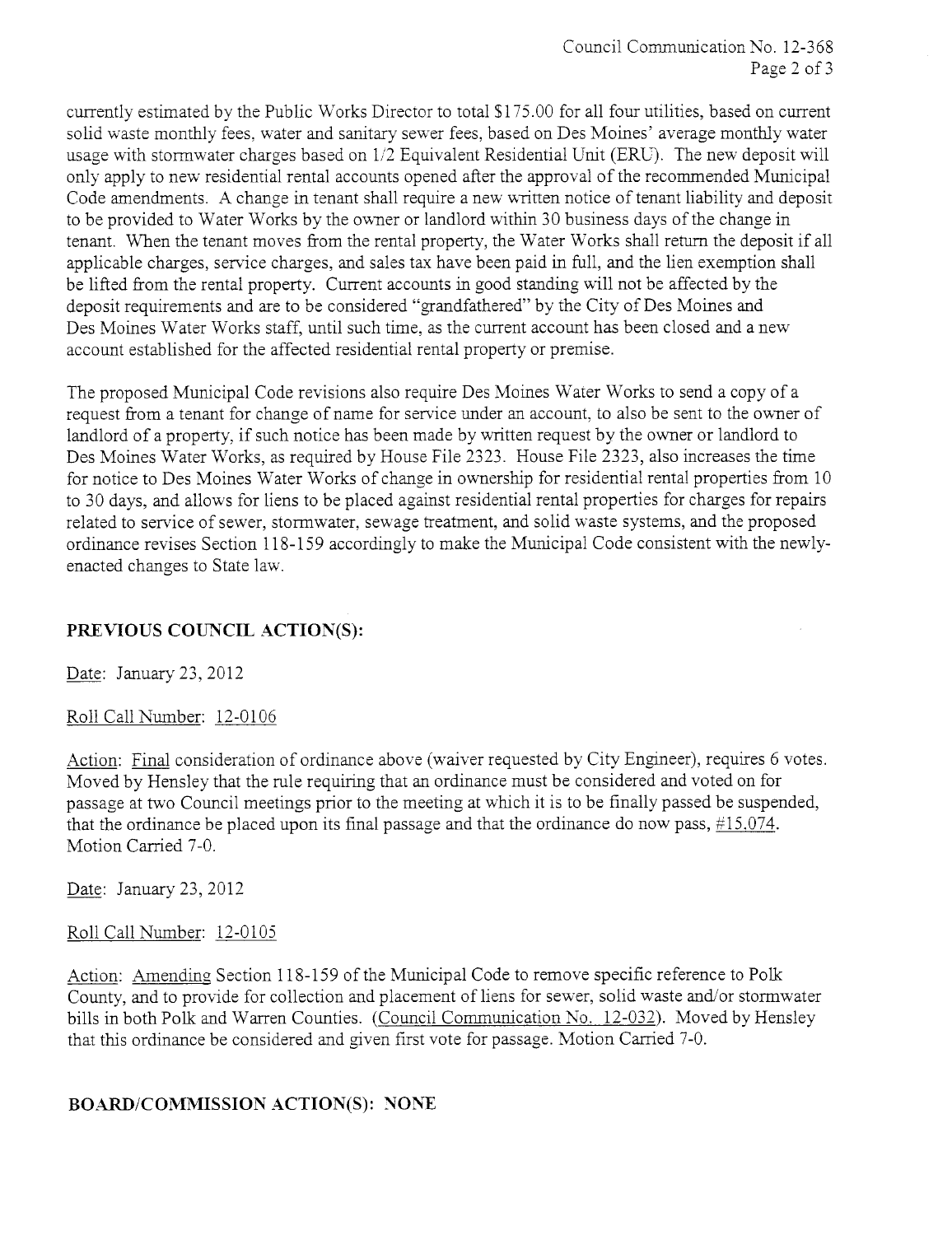#### Council Communication No. 12-368 Page 3 of 3

#### ANTICIPATED ACTIONS AND FUTURE COMMITMENTS: NONE

For more information on this and other agenda items, please call the City Clerk's Office at 515-283-4209 or visit the Clerk's Office on the second floor of City Hall, 400 Robert D. Ray Drive. Council agendas are available to the public at the City Clerk's Office on Thursday afternoon preceding Monday's Council meetig. Citizens can also request to receive meeting notices and agendas by email by calling the Clerk's Office or sending their request via email to cityclerk@dmgov.org.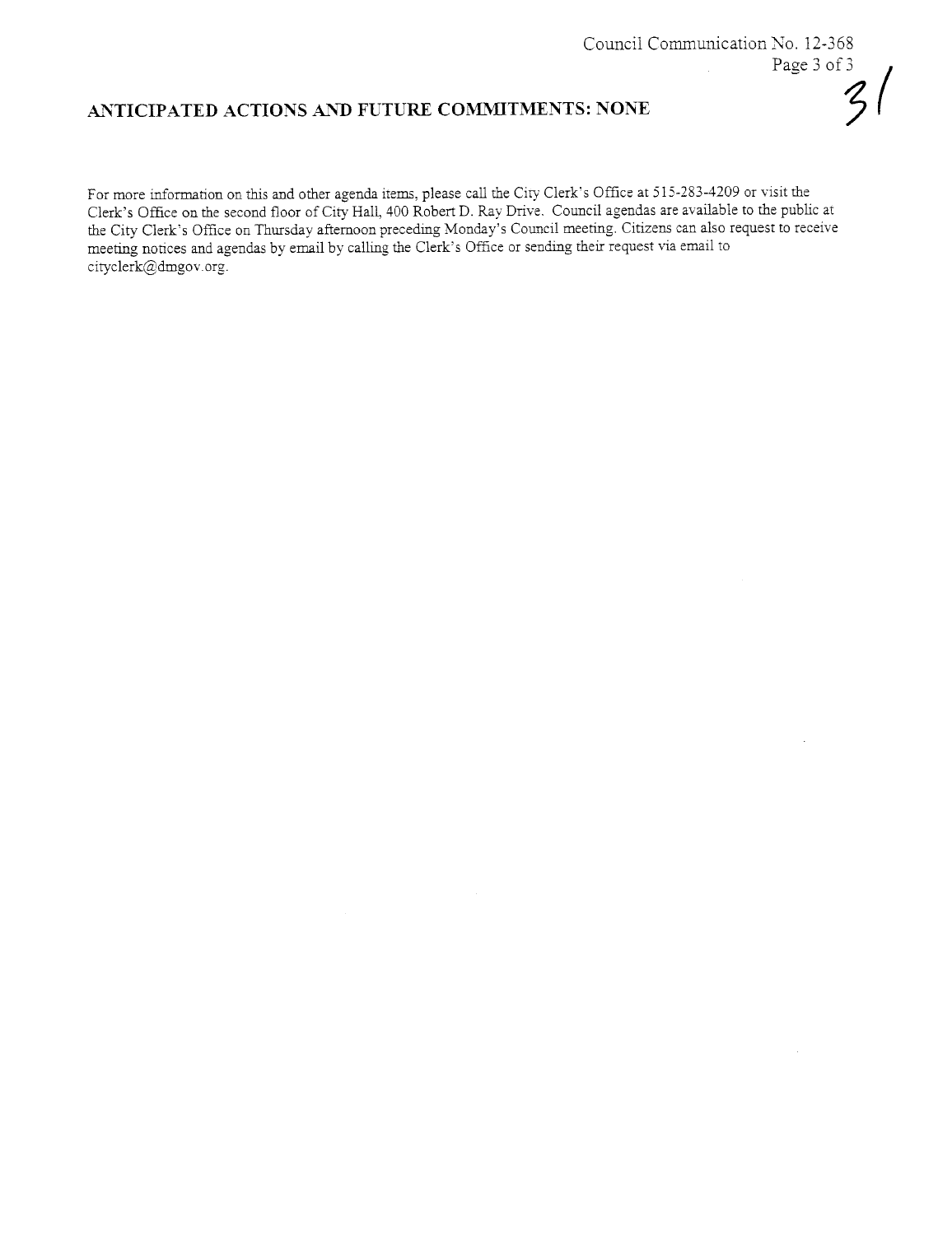ORDINANCE NO.

 $12 - 1112 - 31$ 

AN ORDINANCE to amend the Municipal Code of the City of Des Moines, Iowa, 2000, adopted by Ordinance No. 13,827, passed June 5, 2000, as heretofore amended, by amending Section 118-159, relating to utility deposit.

Be It Ordained by the City Council of the City of Des Moines, Iowa:

Section 1. That the Municipal Code of the City of Des Moines,

Iowa, 2000, adopted by Ordinance No. 13,827, passed June 5, 2000,

as heretofore amended, is hereby amended by amending Section 118-

159 relating to utility deposit, as follows:

#### Sec. 118-159. Collection procedures; discontinuance of water service; tax lien.

- (a) If full payment of all charges billed in a combined service account billing statement is not received within 50 days after the billing date, the Board of Water Works Trustees of the City of Des Moines, Iowa, doing business as Des Moines Water Works ("water works") is authorized to thereupon discontinue water service to that premises or property owned or rented by the account holder in whose name the delinquent charges were incur red.
- (b) Water service shall not be discontinued at any premises or property owned or rented by the account holder in whose name the delinquent charges were incurred as herein provided unless notice of delinquency has been given to said delinquent account holder. If the account holder is a tenant, and if the owner or landlord has made a written request for notice prior to discontinuance of water service, the water works shall also send notice of delinquency to the owner or landlord. If the account holder is a tenant and requests a change of name for service under the account, such request shall be sent to the owner or landlord of the property if the owner or landlord has made a written request for notice of any change of name for service under the account to the rental property. Notice of delinquency shall be sent to such persons by ordinary mail to their last known addresses as reflected in the computer data base account records of the water works or in the applicable county auditor's real estate computer data file. The notice of delinquency shall include the delinquent charge or charges, and shall indicate that if payment of the total amount is not made by a date certain (corresponding to the 50th day after the billing date for that delinquent account), water service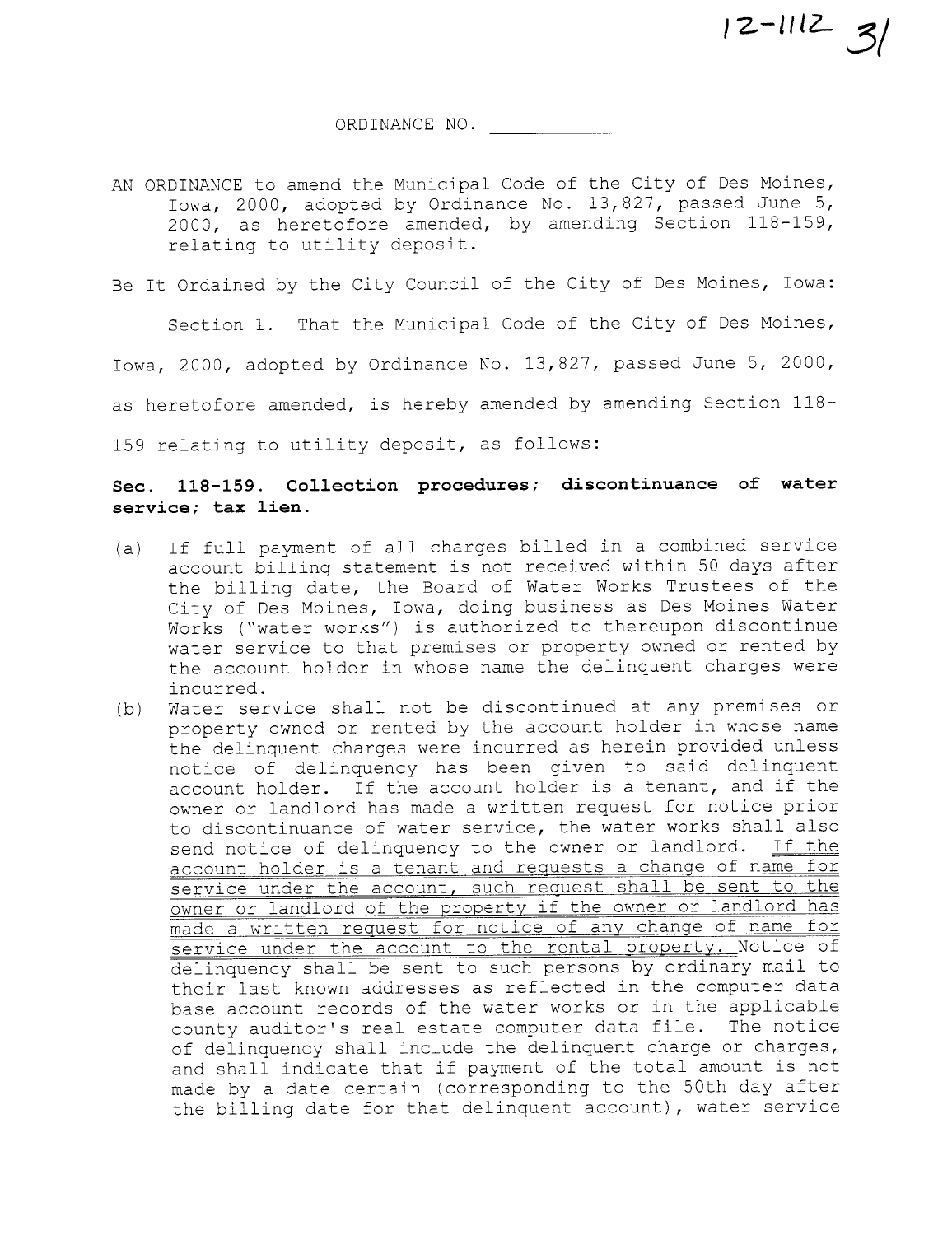to the premises or property at which the account is delinquent will be discontinued. The notice shall further indicate that if the account holder believes that his or her billing or account balance is in error, the account holder has the right to appeal the notice of delinquency to a water works customer service representative, who shall be empowered to hear such appeals, and, after investigating the status of said account with the appropriate city department if necessary, to adjust account balances as the facts of each appeal may warrant.

- (c) The physical disconnection or discontinuance of water service<br>to a particular premises as above provided, or the a particular premises as above provided, or the reconnection of water service, shall be performed by the water works according to its established practices and procedures, and the water works may charge to such account its established fees or charges for disconnection and/or reconnection.
- (d) For all active accounts, if full payment of all charges billed in a combined service account billing statement, including late payment charges, is not received within 87 days after the billing date, the water works shall send a notice of pending lien to the account holder in whose name the delinquent charges were incurred. If said delinquent account holder is a tenant, and the owner or landlord has made a written request for notice to water works, the water works shall also send notice of pending lien to the owner or landlord. The notice of pending lien shall be sent, at least thirty days prior to certification of the lien to the applicable county, to such persons by ordinary mail to their last known addresses as reflected in the computer data base account records of the water works or in the applicable county auditor's real estate computer data file. The notice of pending lien shall include the delinquent charge or charges, and shall indicate that if payment of the total amount is not made by a date certain (corresponding to the 117th day after the billing date for that delinquent account), the delinquent charge or charges will be certified to the applicable county as a lien against the property or premises owned or rented by the account holder in whose name the delinquent charges were incurred, unless said property is exempt as a residential rental property as described below.
- (e) For all final accounts, if full payment of all charges billed in a combined service account billing statement, including late payment charges, is not received within 60 days after the billing date, the water works shall send a notice of pending lien to the account holder in whose name the delinquent charges were incurred. If said delinquent account holder is a tenant, and the owner or landlord has made a written request for notice to water works, the water works shall also send notice of pending lien to the owner or landlord. The notice of pending lien shall be sent, at least thirty days prior to certification of the lien to the applicable county, to such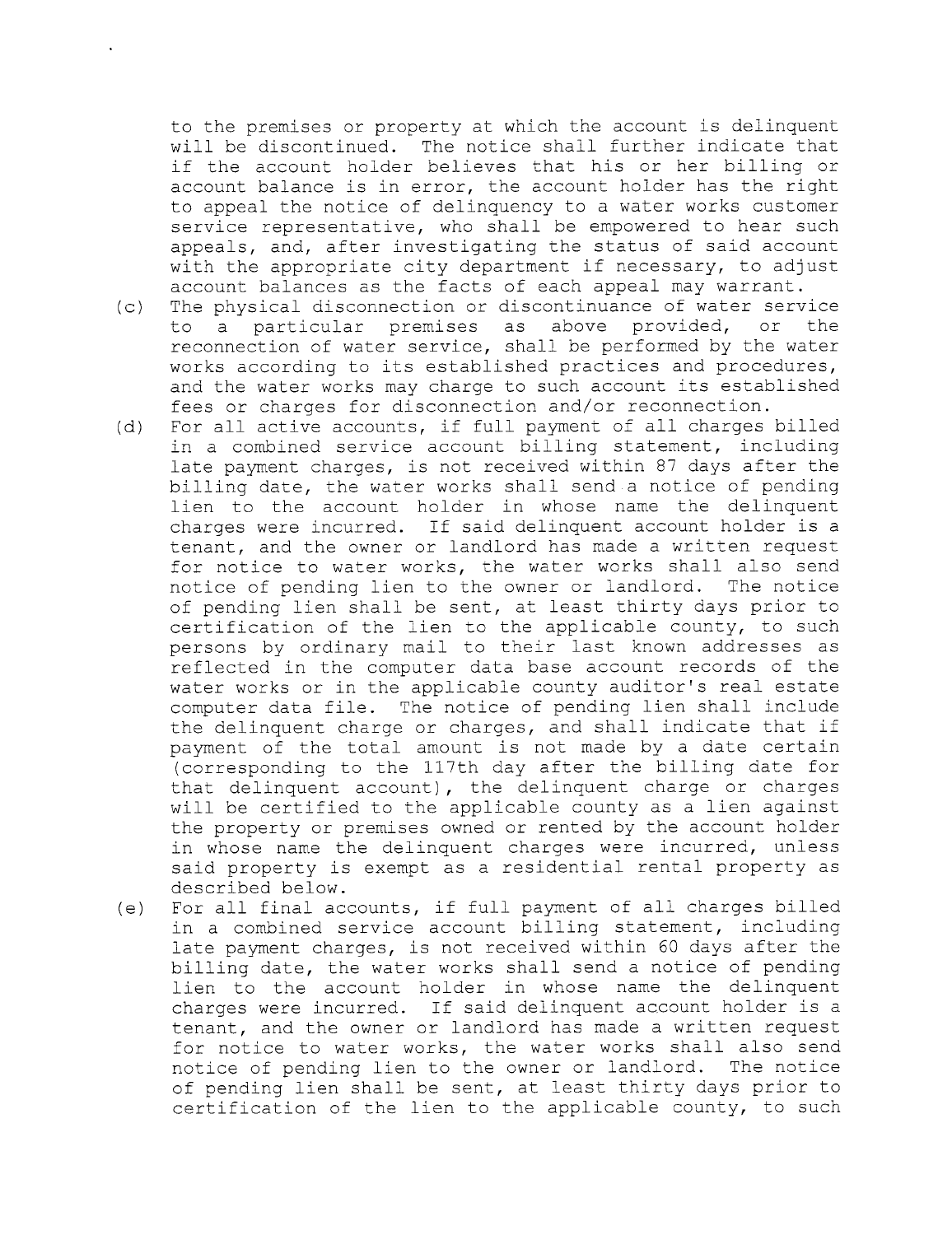persons by ordinary mail to their last known addresses as reflected in the computer data base account records of the water works or in the applicable county auditor's real estate computer data file. The notice of pending lien shall include the delinquent charge or charges, and shall indicate that if payment of the total amount is not made by a date certain (corresponding to the  $90<sup>th</sup>$  day after the billing date for that delinquent account), the delinquent charge or charges will be certified to the applicable county as a lien against the property or premises owned or rented by the account holder in whose name the delinquent account charges were incurred, unless said property is exempt as a residential rental property as described below.

(f) If the owner or landlord of the property or premises involved shall give written notice of tenant liability for a residential rental property to water works as hereafter provided, and shall cause a deposit to be made with water works in an amount not exceeding the usual cost of 90 days of water service to that property or premises, such property or premises shall thereafter be exempt from the imposition of a lien as hereafter provided. Such owner or landlord, or tenant thereof, shall cause a deposit to be made with water works in an amount determined by the public works director that does not exceed the usual cost of ninety (90) days of service for water, sewer, solid waste collection, and stormwater management, and upon Upon receipt, water works shall acknowledge the notice and deposit. The written notice of tenant liability shall contain the name of the tenant responsible for water, sewer, solid waste collection, and/or stormwater management service charges, the address that the tenant occupies or is to occupy, and the date that the tenancy began or is to begin. A change in tenant shall require a new written notice of tenant liability and deposit to be provided to water works by the owner or landlord within thirty business days of the change in tenant. When the tenant moves from the rental property, the water works shall return the deposit if all special charges, service charges, and sales tax have been paid in full, and the lien exemption shall be lifted from the rental property. A change in the ownership of the residential rental property shall require written notice of such change to be given to water works within-ten\_thirty (30) business days of the completion of the change in ownership. The lien exemption for residential rental property does not apply to charges for repairs to a water service, or to charges for repairs related to a service of sewer systems, stormwater drainage systems, sewage treatment, solid waste collection, or solid waste disposal, if the repair charges become delinquent. The deposit herein provided shall be applied to pay sales tax, special charges, service charges, and late payment charges for final accounts. Any balance owing on said account after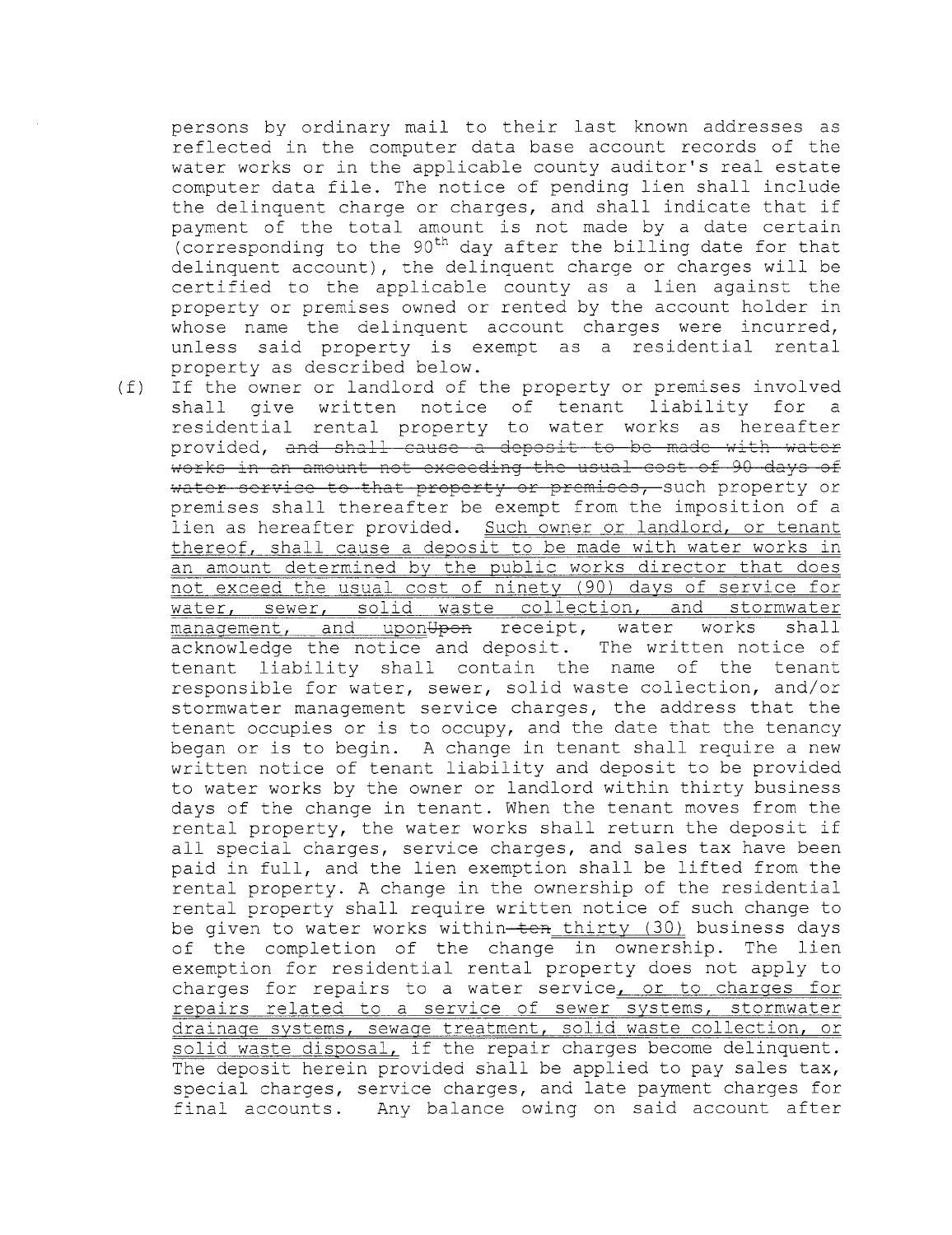application of the deposit as above provided shall be carried forward and billed on the next billing statement of the account holder in whose name the delinquent rates or charges were incurred.

- (g) If full payment of all charges billed in a combined service active account billing statement, including late payment charges, is not received within 117 days after the billing date, the water works shall prepare an assessment schedule, as the city's billing and collection agent, listing such unpaid charges therein. If full payment of all charges billed in a combined service final account billing statement, including late payment charges, is not received within 90 days after the billing date, the water works shall prepare an assessment schedule, as the city's billing and collection agent, listing such unpaid charges therein. A \$5. 00 administrative processing fee shall be charged to each delinquent account at the time it is included in the assessment schedule, which amount shall be separately identified on the assessment schedule and included in the amount being assessed. The water works shall prepare an assessment schedule at least once each month, listing all delinquent sewer, solid waste collection, and stormwater management service charges, and late payment charges, which accrued in the prior month or since the last assessment schedule was certified. Each such assessment schedule shall also identify each delinquent charge by name of the account holder in whose name the delinquent rates or charges were incurred, shall identify each property for which the sewer, solid waste collection, and/or stormwater management service charge is delinquent, and shall show the delinquent charges and the administrative processing fee to be assessed against each such property owned or rented by the delinquent account holder, unless said property is exempt as a residential rental property as described above. The treasurer of water works is hereby delegated the authority, on behalf of the city, to certify and file each such assessment schedule with the applicable county treasurer for filing of liens against the properties in the amounts shown thereon as provided in I.C. § 384.84. The treasurer of water works is hereby delegated the authority to correct sewer, solid waste and/or stormwater liens placed in error, to make corrections required by the applicable county due to district or parcel identification issues and to correct assessment schedules when liens are not authorized by statue to be placed or where payment has been made. The water works treasurer will provide a monthly report to the city finance director of any assessment schedule corrections made to the applicable county treasurer.
- (h) Such lien shall be enforced until payment in full of the delinquent charges and the administrative processing fee shown on the assessment schedule is made at the office of the county treasurer.